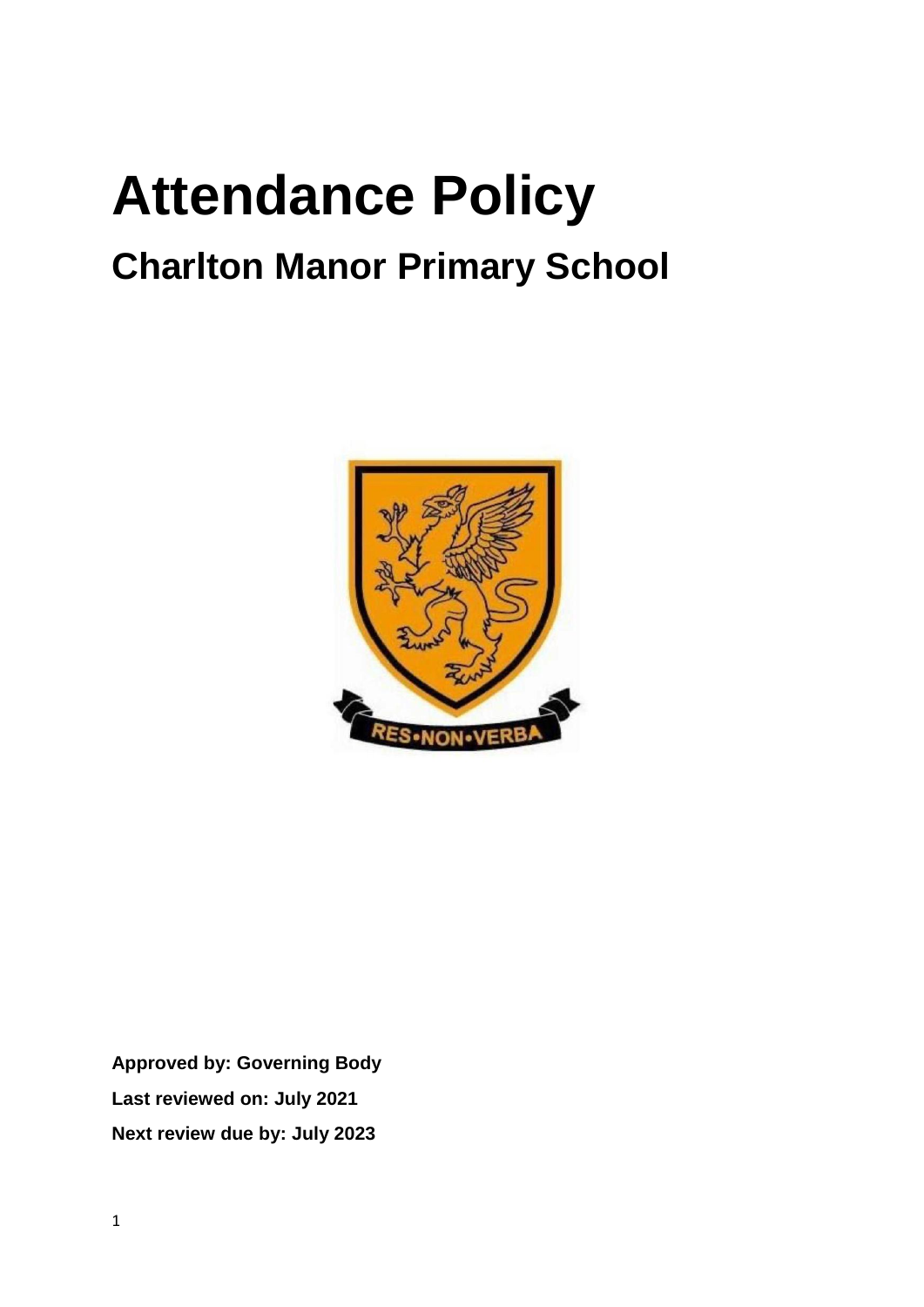# **Contents**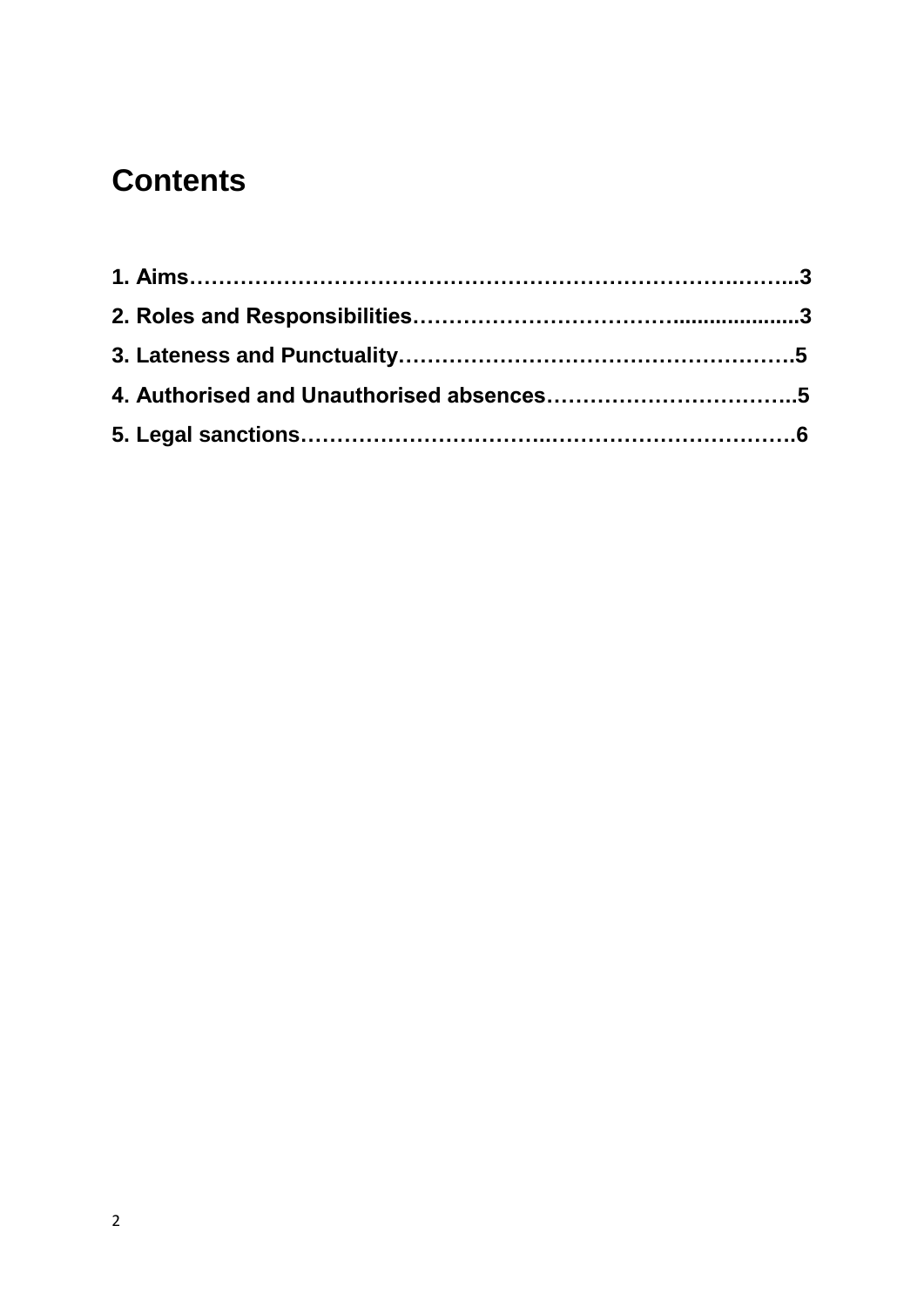# **1. Aims**

Charlton Manor School places a high priority on good attendance and punctuality. We are committed to meeting our obligations with regards to school attendance by:

#### **Promoting good attendance and reducing absence**

- The Classes with the highest attendance each week in F2/ KS1 and KS2 are presented with a certificate and trophy. The winners are then displayed on our attendance board in the foyer.
- There are prizes at the end of each term for every child with 100% attendance, these are presented during assembly.
- Ensuring every pupil has access to full-time education to which they are entitled.
- Maintain a good attendance rate above 96%.
- Monitor poor attendance and take appropriate measures to improve attendance and lateness.
- Acting early to address patterns of absence by following the Fast Track approach to tackle poor attendance. This includes meeting with parents/carers and relevant agency members to identify and address the reasons for absence and to work together to improve attendance.
- We will also support parents to perform their legal duty to ensure their children of compulsory school age attend regularly, and will promote and support punctuality in attending lessons.

### **2. Roles and responsibilities**

#### **The Governing Board**

The governing board is responsible for monitoring attendance figures for the whole school on at least a termly basis. It also holds the headteacher to account for the implementation of this policy.

#### **The Headteacher**

The headteacher is responsible for:

- Implementation of this policy at the school.
- Monitoring school-level absence data and reporting it to governors.
- Supporting staff with monitoring the attendance of individual pupils.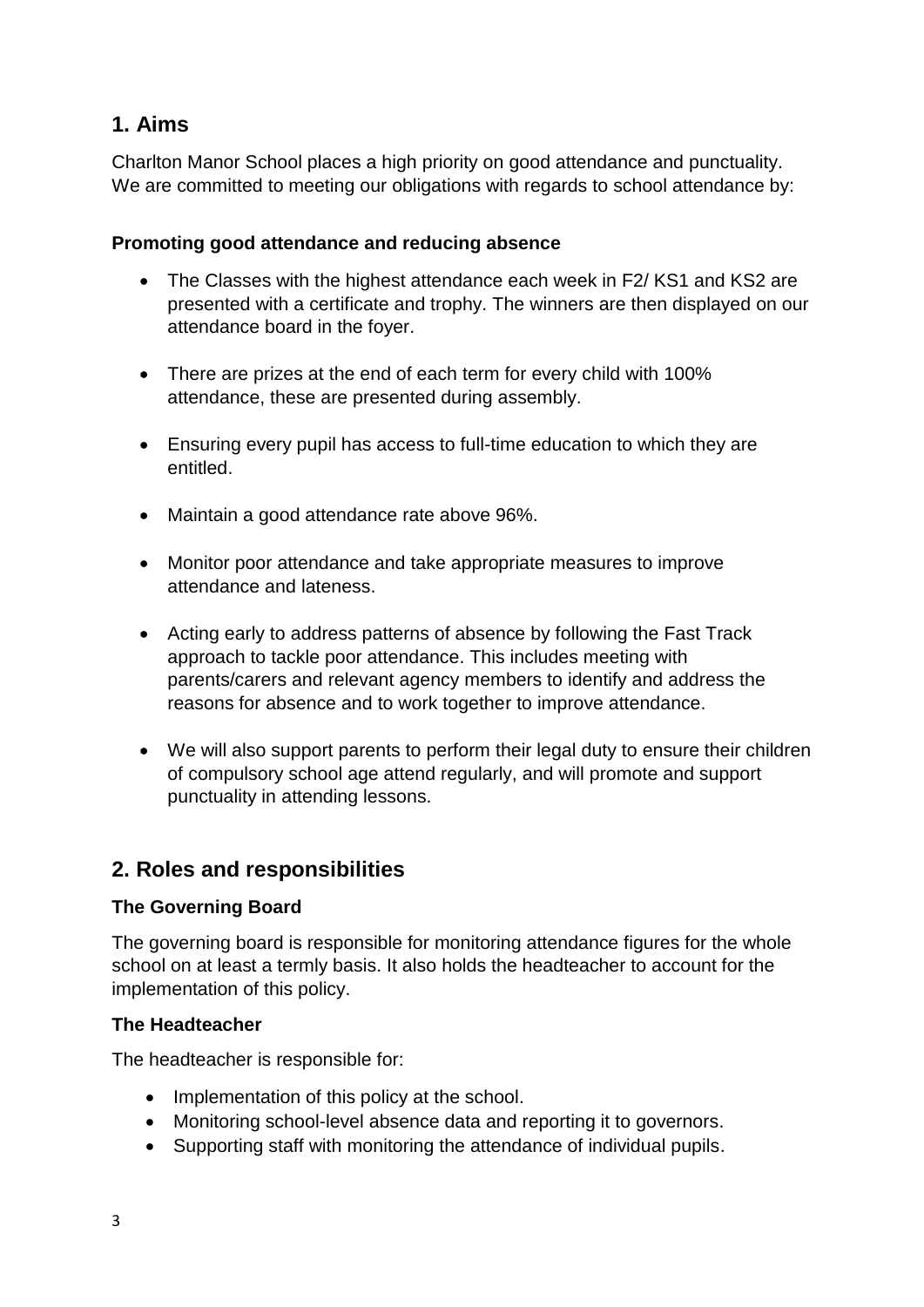#### **Class Teachers**

Are responsible for recording attendance on a daily basis, using the correct codes, and submitting this information to the school office via the class register. Class teachers promote good attendance with their class and pass on any concerns to the school office for follow up.

#### **The Attendance Officer**

The school attendance officer:

- Calls parents/carers by phone on the first day of an unexplained absence.
- Monitors the attendance and punctuality of children from Nursery through to Year 6.
- Conducts a home visit on the third day of an unexplained absence as part of safeguarding procedures.
- Writes to all parents/carers of children with less than 96% attendance.
- Arranges calls and meetings with parents/carers to discuss attendance issues and lateness.
- Monitors attendance data across the school and at an individual pupil level.
- Reports concerns about attendance to the Headteacher or DSL.
- Works with the school based inclusion team and education welfare officers to tackle persistent absence.
- Following the borough's guidance will refer persistent absentees to the borough which may lead to further action or prosecution.

#### **Parents/Carers**

Parent/carers are expected to:

- Inform school on the first day of your child's absence, giving a reason for the absence. Update school by telephone/email or letter when there is likely to be a prolonged period of absence.
- Provide medical evidence to support your child's absence when appropriate or when school has requested this information. Accepted evidence: prescription medicine, doctor/hospital appointment or letter.
- Arrange medical and other appointments after school or in the school holiday. If these options are unavailable please try to get an afternoon appointment (after 1.30pm) as your child will then be present to take part in the Maths and English lessons which are generally taught in the morning.
- Arrange holidays, travel and family visits during school holidays only, these absences cannot be authorised. A 'G' code will be used on the register for this type of absence which indicates an 'unauthorised holiday' whether the travel was for holiday or other purpose.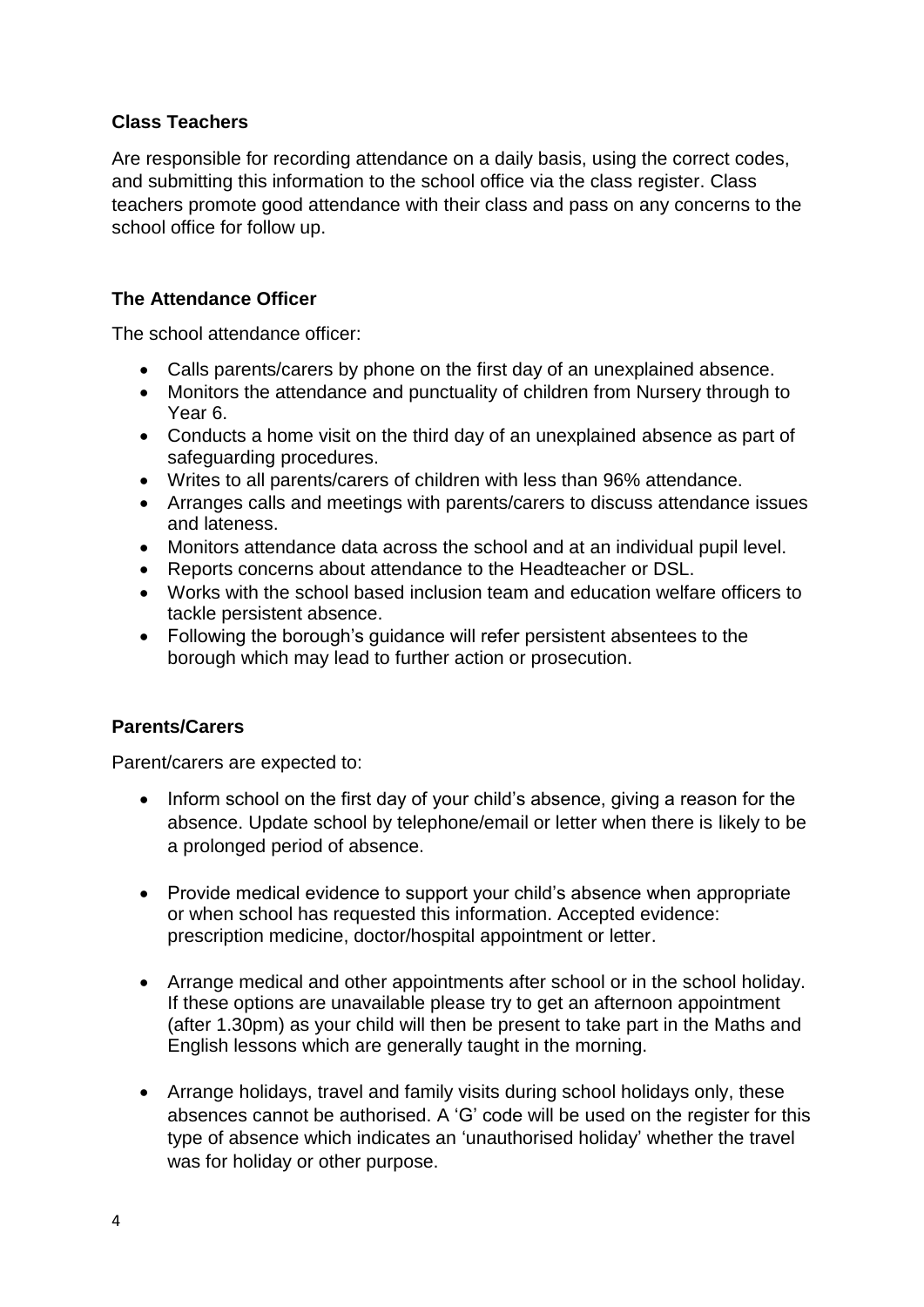# **3. Lateness and punctuality**

- All children are expected to arrive at school or be in their class line 5 minutes before the start of their school day.
- Children arriving late to school will need to go through the school office in order to receive their attendance mark. An 'L' code will be used on the register indicating lateness.
- $\bullet$  If a child arrives more than 30 minutes late to school a 'U' code will be used on the register which will impact on a child's level of attendance as well as punctuality record.
- If a child is persistently late for school parents/carers will be invited to attend a lateness review meeting with the Attendance Officer.

# **4. Authorised and unauthorised absence**

#### **Authorised Absences, Exceptional Circumstances**

The headteacher will only grant a leave of absence to pupils during term time if they consider it to be an 'exceptional circumstance'. A leave of absence is granted at the headteacher's discretion, taking into account the particular circumstances and overall attendance levels. Supporting evidence showing the date/time of the event would need to be presented when making the request.

Examples of reasons that may be considered as exceptional circumstances are:

- Musical, Dance, Educational or sporting competitions/exams.
- Family wedding
- Family funeral

#### **Religious celebrations**

School will authorise one day of absence for a religious reason. Parents/carers are asked to contact school in writing prior to the event to request the day of absence.

#### **Medical reasons**

Absences due to illness, medical appointments or ongoing medical treatment such as physio will be authorised when supported by evidence. Accepted medical evidence include: doctor/hospital letter or prescribed medicine.